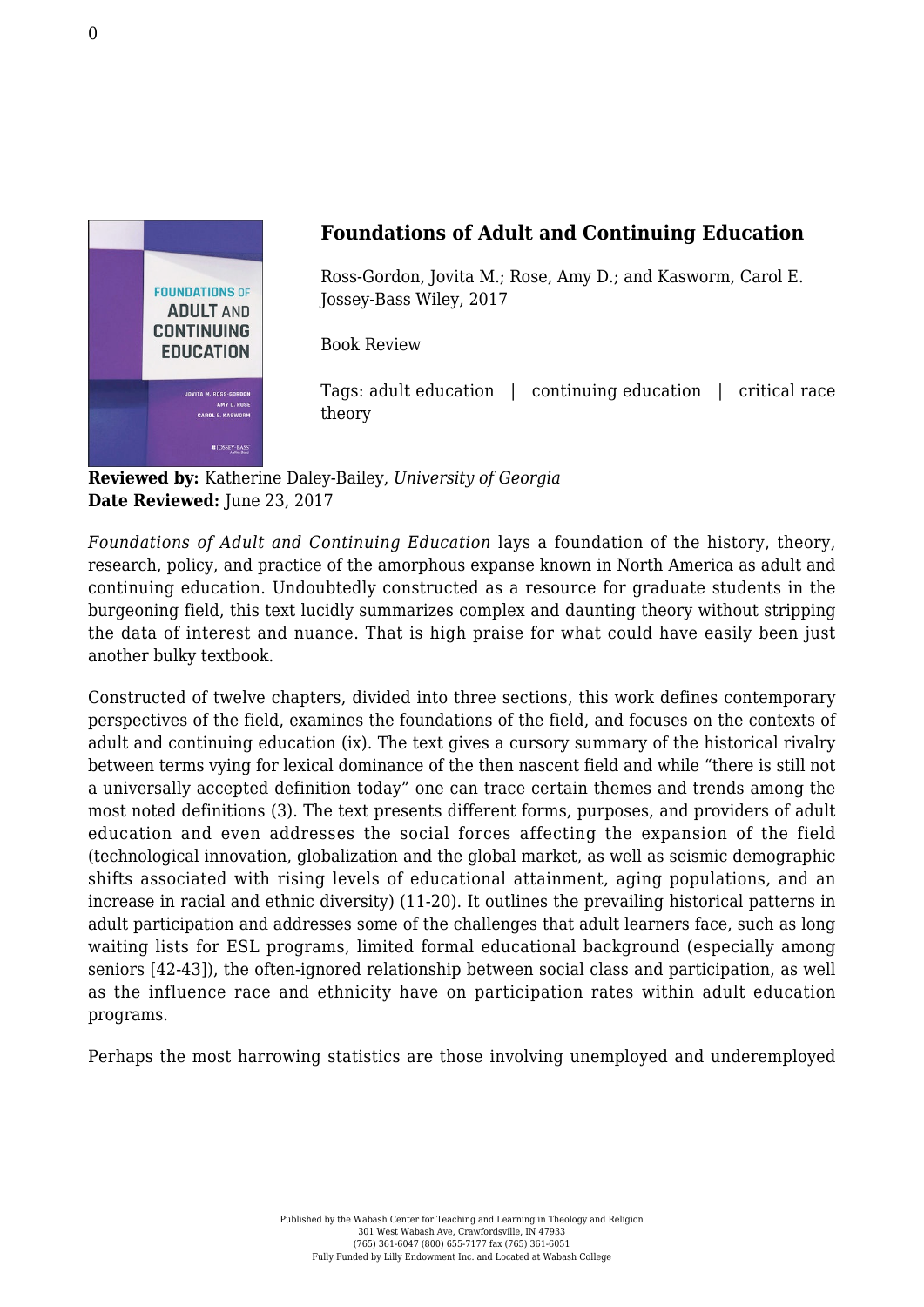adults and the working poor. *Foundations* references the US Census of 2012 when reporting that 10.6 million Americans are among the working poor (59). According to this research, "women are twice as likely as men to be part of the working poor" and Hispanics and Blacks are "twice as likely as Whites and Asians to be among the working poor" (59). Educational attainment and working poor status appear to be linked as the U.S. Bureau of Labor Statics in 2012 reported that while only 2.1 percent of college graduates were categorized as working poor, "21.2 percent of those who had less than a high school diploma" (60) were categorized as such. Another startling revelation is related to the identity of adult educators.

Identifying the boundaries of adult and continuing education (ACE) as a field is complex and requires educators to define not just education but also adulthood ("a relatively new social construct in American society" explored in greater depth in chapter 7), and to work in a field awash in acronyms and associations. They must try to construct a sense of professional identity in a field which necessarily works within structures of power and simultaneously challenges those structures (108, 117).

Readers might be surprised by the inclusion of a chapter on philosophy in a text summarizing the history and vital components of what is commonly described as a predominately applied field. However, the inclusion of such is quite necessary considering that it is paramount to investigate "many ways of thinking" and the frameworks we use "for thinking about broader issues and social problems" (137). In fact, the authors describe philosophy in those exact terms. Coming from a religious studies background and being something of a theory-head, I found this chapter particularly engaging. It touches on everything from belief to Postmodernism and Critical Race Theory (CRT) and brilliantly illustrates the implications of such theory for the practice of education in general. The chapter, "Historical Perspective: Contexts and Contours," is equally compelling because of its willingness to question the value of history for the field and investigate this history via its diffusion, "the spreading of ideas through newspapers, lectures, and academic and popular writing" (177). American history is intimately tied up with education and literacy: literacy and education took center stage during era of Reconstruction, illiteracy was viewed as a hindrance to the effort of the World Wars, and today, education and assimilation are still closely linked (191-192).

Learning about the limited role the federal government is allowed, constitutionally, to play in the realm of adult education (as explicated in chapter 8) is eye-opening. The few times the federal government has stepped into the realm of adult education has had to do with immediate national interest (adult literacy, English language learning, literacy for military, and even job training for women working in production to strengthen the war effort of WW II) (264-267). The chapter "Technology and Adult Learning" could be a separate book itself. The